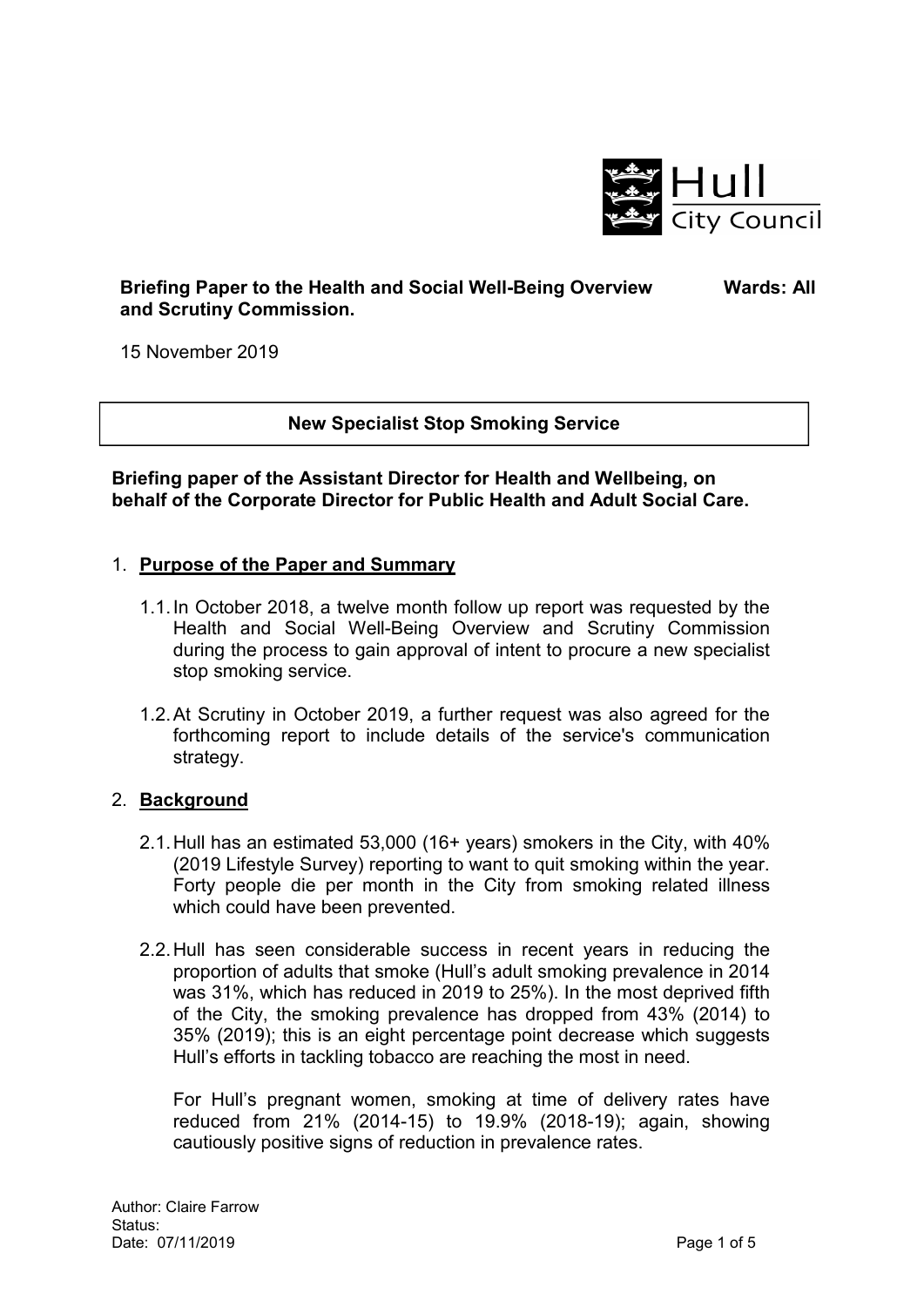The rates of children and young people starting to smoke in Hull are also declining. The smoking prevalence among young people aged 11- 16 has decreased from 14.4% to 9.1% among girls and from 9.3% to 5.9% among boys between 2012 and 2016, according to local data.

2.3. Despite these significant reductions in smoking prevalence, Hull continues to have one of the highest smoking rates in the country and smoking persists to be the single most modifiable behaviour to cause morbidity and mortality in Hull.

|                                                     | Smoking                                            | Smoking                                    | <b>Difference</b>           |
|-----------------------------------------------------|----------------------------------------------------|--------------------------------------------|-----------------------------|
|                                                     | rates in Hull                                      | rates in                                   | (Hull v                     |
|                                                     |                                                    | <b>England</b>                             | England)                    |
| <b>Adults</b><br>smoking<br>prevalence              | 25%<br>(2019-Hull's<br>Lifestyle<br>Questionnaire) | 14%<br>(2018, PHE<br>Finger Tips)          | percentage<br>points        |
| Adults from<br>routine and<br>manual<br>occupations | 33%<br>(2018, PHE<br>Finger Tips)                  | 25%<br>(2018, PHE<br>Finger Tips)          | 8<br>percentage<br>points   |
| Smoking at<br>time of<br>delivery                   | 19.9%<br>(2018-19, NHS<br>Digital)                 | 10.6% (2018-<br><b>19, NHS</b><br>Digital) | 9.3<br>percentage<br>points |

Prevalence data for Hull 'v' England smoking rates

- 2.4. The table above demonstrates that Hull still has a long way to go in reducing the smoking rates in our City. Providing a specialist stop smoking service to support those who want to quit with the best available evidenced based support is one element of our comprehensive approach to tackling tobacco.
- 2.5. The Hull Alliance on Tobacco (HALT) is a multi-agency partnership to tackle tobacco; it has developed key strands of work aimed to reduce the smoking prevalence in Hull, these include:
	- Tackling and disrupting the supply of illegal tobacco and test purchasing for age of sale (delivered by Hull CC Trading Standards)
	- SmokeFree environments: reducing the visibility and de-normalising tobacco e.g. SmokeFree School gates/ SmokeFree side-lines/ SmokeFree play parks.
	- NHS: working with key partners in the NHS to treat tobacco dependency: focus on secondary and acute mental health (where smoking rates remain stubbornly high).
	- Mass media campaigns such as supporting Stoptober/ Don't be the One/ Keep it out.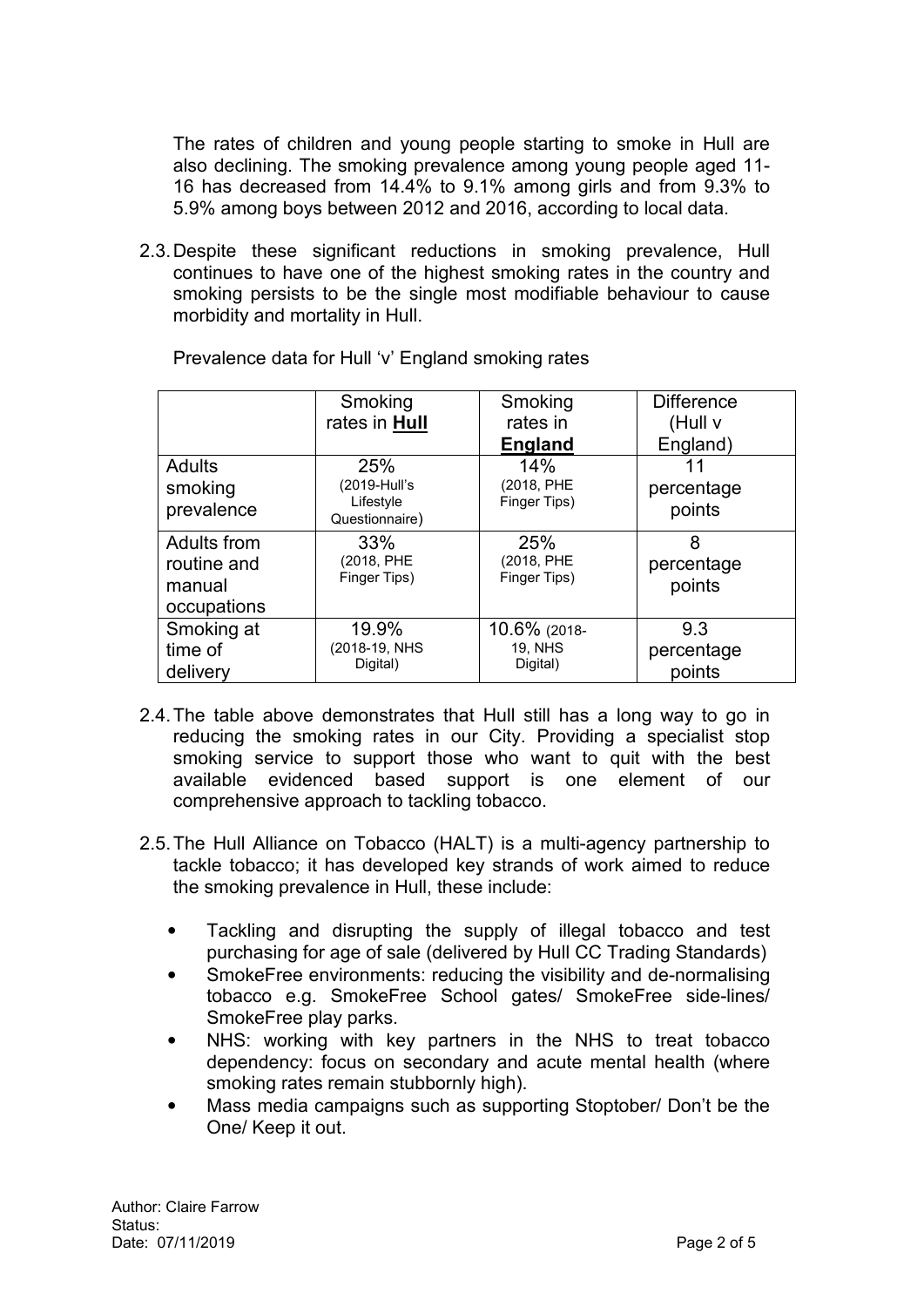## 3. **Issues for Consideration**

3.1. The New Specialist Stop Smoking Service:

The new specialist stop smoking service provider for Hull is 'Change Grow Live Limited' (CGL).

CGL commenced service delivery on the 1 October 2019, with CHCP (the previous service provider) ceasing delivery on 31 September 2019. The headline target for the new service is to deliver a minimum of 1,000 quits per annum with 90% of those quits coming from the following priority populations:

- Pregnant smokers and their significant others.
- People with long term health conditions (esp. Coronary Heart Disease and Chronic Obtrusive Pulmonary Disorder).
- People with acute mental health problems.
- People living in areas of highest deprivation.

This emphasis on priority populations ensures resources are targeted at those most in need/where smoking behaviours are particularly entrenched.

Another key target for the service is that of training partners to deliver very brief advice and/or smoking interventions such as: midwives/ pharmacies/ GPs and practice nurses/ community volunteer / front line staff.

3.2. As part of the procurement process, a separate service was procured to deliver population level marketing; this is complementary to the stop smoking service but separate. The aim of this tender is to inspire quit attempts across the population and to provide flexibility/expertise to deliver targeted campaigns, for example, young people/ illegal tobacco/ e-cigarettes. Eskimosoup won this tender and will be delivering two 'large campaigns' per year, with one currently in development targeting young people.

The remainder of the report will focus specifically on the specialist stop smoking service.

3.3. Key features of the new Specialist Stop Smoking Service (SSSS):

The new SSSS is similar to the previous service, in that it is based on a proven evidence based model to support people to quit smoking that includes behavioural support and access to pharmacotherapies. Through this tried and tested model, we know people are three times more likely to quit and stay quit than going it alone.

3.4. The procurement did provide an opportunity to make changes to the delivery model to ensure it evolved to meet the needs of Hull's residents. The changes from the old specification to the new specification came from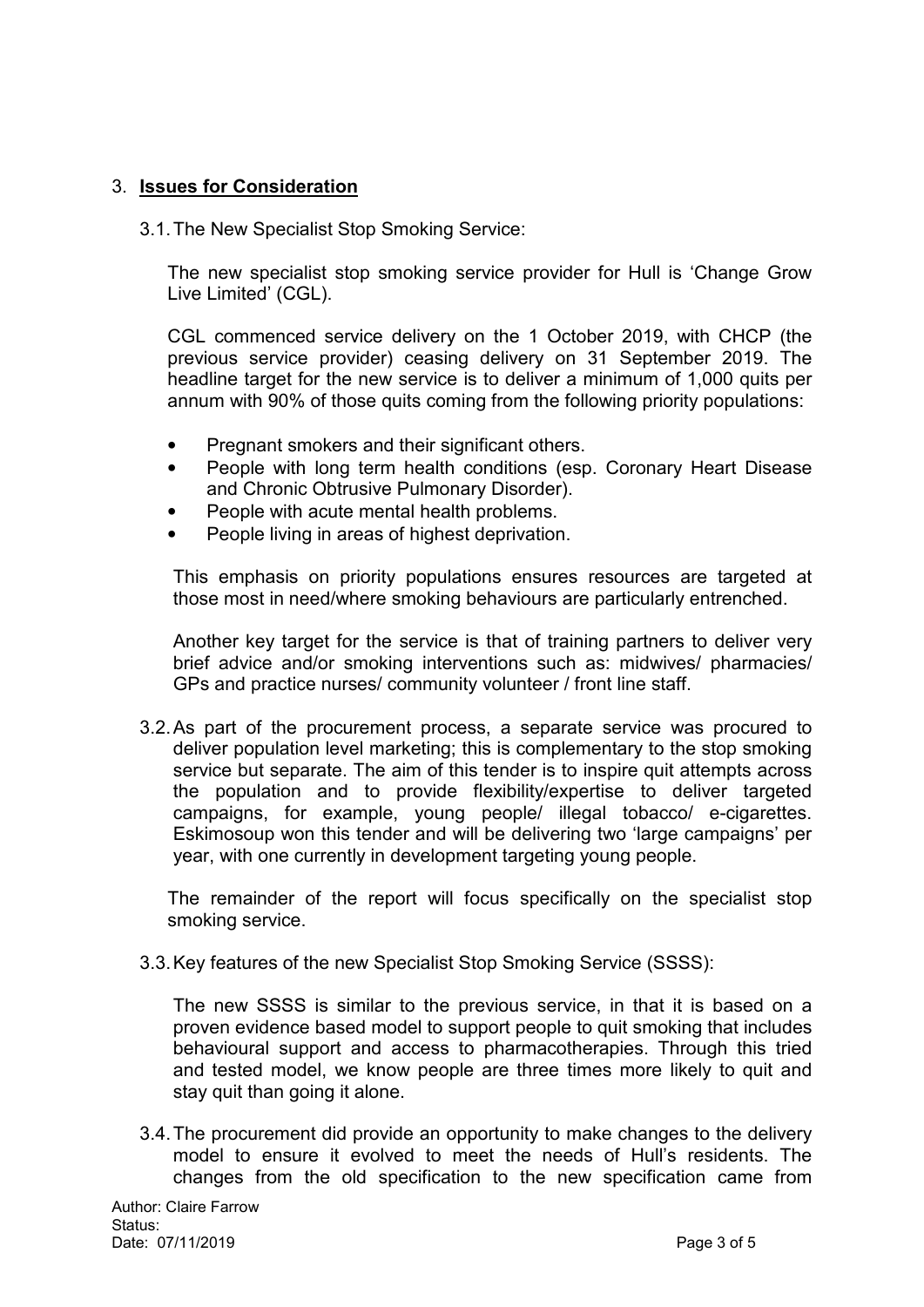analysis of the evidence base/ best practice/ consultation with smokers and ex-smokers and prevalence data.

The main differences from the old provider to the new provider include:

- The new service specification demands that 90% of total quits come from target populations (see 3.1).
- Up to twelve weeks of behavioural support will be offered (past service was six weeks).
- Group sessions will be offered as well as 1:1s (previous service offer was on the whole 1:1 support).
- A re-lapse management model is to be developed and implemented to help support ex-smokers re-lapsing back into smoking (not offered in past service).
- CGL are at the early stages of discussion with commissioners and key health colleagues in the City about exploring the possibility of a pilot to provide e-cigarettes as a quit aid, alongside behavioural support and for people who have tried and failed other forms of quit aids (not offered as part of old service provision, though service was 'e-cigarette friendly').
- A greater emphasis on working with pharmacies to deliver level 2 stop smoking interventions.
- Support and advice on how to quit 'your way' is featured on the new service website that provides all options to quit and their chances of success (not solely promotion of the specialist stop smoking service).
- 3.5. The previous service provider had higher than England's average conversion rates at 62% of people entering the service quitting, compared to 50% in England (2019-20 NHS Digital). CGL as the new SSSS provider will work to maintain/surpass this conversion rate.

# 3.6. **Services Communications Strategy**

CGL's communications strategy began pre contract with extensive communication to key partners and service users. Partnership bulletins were sent out via Hull City Council and Hull CCG and included GPs/ secondary care, pharmacies and all HALT members, informing them of the new service contact details, telephone number, website details, how to refer and clinic details. The previous provider assisted CGL in contacting all existing service users to inform them of the new service and service user bulletins have been circulated in order to keep service users informed.

For consistency, SmokeFree Hull remains the service name. The branding has been updated and refreshed to represent the new service delivery model. CGL have also taken over the social media pages of the previous provider in order to provide consistency for people who use this facility. The new website, https://hullstopsmoking.org.uk, was launched on 1<sup>st</sup> October. This includes the option to self-refer and also provides harm reduction advice for people who are not ready to quit. Further functions will be added over the next month.